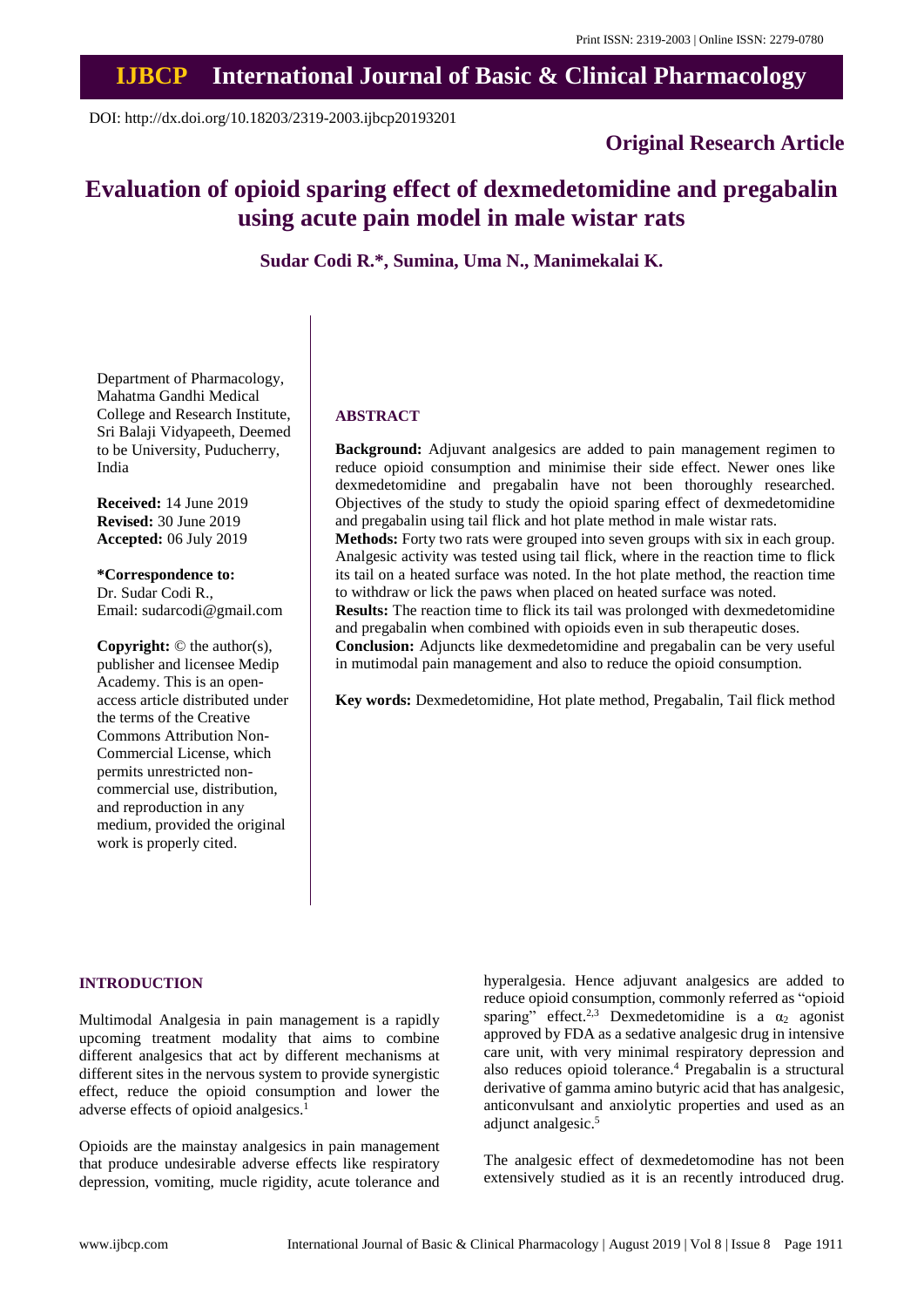Moreover, dexmedetomidine and pregabalin can be used along with opioids to reduce their consumption and thereby side effects.

Hence we planned to study the opioid sparing effect of dexmedetomidine and pregabalin using tail flick and hot plate method in male wistar rats.

#### **METHODS**

After approval from the institutional animal ethics committee, 42 adult male Wistar rats were procured from TANVAS institute, Chennai and were housed in Central Animal House, Mahatma Gandhi Medical College and Research Institute, Pondicherry. As per the CPCSEA guidelines, the rats were housed 3 per cage with adequate bedding material and adequate social interaction were allowed.

The rats were allowed to acclimatize to the laboratory environment for a period of 1 week with alternate light dark cycle at room temperature of 22+2°C providing free access to food (pellet chow diet) and water ad libitum. There will be 7 groups with 6 rats in each group.

- Group I: Normal saline at dose of 10 ml/kg
- Group II: Fentanyl under trade name of Trofentyl procured from Troika pharmaceuticals(100 mcg/2ml); at a dose of 30mcg/kg
- Group III: Fentanyl under trade name of Trofentyl procured from Troika pharmaceuticals (100 mcg/2ml); at a dose of 15mcg/kg
- Group IV: Dexmedetomidine under trade name of Dextomid procured from Neon laboratories, Mumbai (100 mcg//ml) at dose of 60mcg/kg
- Group V: Pregabalin under trade name of Preglan procured from Speciality Meditech Pvt Ltd (10mg/ml) at dose of 30 mcg/kg
- Group VI: Combination of Fentanyl(15mcg/kg ) and Dexmedetomidine (30 mcg/kg)
- Group VII: Combination of Fentanyl(15mcg/kg ) and Pregabalin (15mcg/kg)

All the drugs were administered by intra peritoneal route. Dosages were chosen according to previous successful studies.

#### *Tail flick method*

The analgesic activity was tested by tail flick method, by radiant heat using analgesiometer, the standard method to test potency of centrally acting analgesic agents.<sup>6</sup>

The rat was placed in restrainer such that proximal third of tail was left behind. Radiant heat was delivered to proximal third of tail. After few seconds the rat was observed for flicking the tail. This reading was taken as the end point. This reaction time at which the rat flicks the tail was noted. Before giving the drug, the reaction time was noted as the baseline response. The drugs were administered according to the respective groups in respective dosages. Readings were taken at 30, 60, 90 and 120 minutes of giving the drug and the respective reaction times were noted.

#### *Hotplate method*

After a washout period of 15 days the rats were divided according to groups and the analgesic activity was tested by hotplate method.<sup>7</sup> The rats were placed on the hot plate which consists of an electrically heated surface at a temperature of 55-56 degree. Responses such as jumping, withdrawal of paws and licking of paws were seen. The reaction time period until the responses occurs were noted. Drugs were administered and the time period to produce any of these response were noted at 30, 60 and 90 and 120 minutes of administering the drug. All the observed data were recorded in Microsoft excel and statistical analysis was done using SPSS version 16 software.

#### **RESULTS**

The reaction times observed in estimating the analgesic effect using tail flick and hot plate method is tabulated in Tables 1 and 2. Mean SD was used to evaluate the mean value of the observations in each group. Opioid sparing effect of dexemedetomidine and pregabalin was analysed by ANOVA.  $p<0.05$  was considered to be statistically significant. The results of the study revealed that both dexmedetomidine and pregabalin had good analgesic effect and the opioid sparing effect of reducing the opioid consumption was higher in dexmedetomidine than pregabalin in both tail flick and hot plate methods.

#### **DISCUSSION**

Opioids are the mainstay of postoperative analgesia and chronic pain. Its use is limited by the occurrence of dose related side effects like respiratory depression, nausea, vomiting, sedation etc. Hence many analgesics.<sup>8</sup> like clonidine, dexmedetomidine, steroids, diazepam are used as adjuncts in pain relief to overcome the limitations of opioids. In our study dexmedetomidine produced good analgesic effects even with less opioid dose revealing its opioid sparing effect. In our study, the reaction time period of dexmedetomidine 60mcg/kg in tail flick method was 4.92±0.17 min at the end of 90 minutes of administering the drug. When Fentanyl 15mcg/kg and Dexmedetomidine 30mcg/kg was administered to the rats, the reaction time was 4.80±0.22 minutes. Similar results were obtained in hot plate method also. This reveals that dexmedetomidine in sub therapeutic doses when combined with opioids produce good analgesic effect, thereby therapeutically useful as a analgesic adjunct in pain management. Also, it reduced the opioid consumption which is very useful in limiting the side effects of opioids like respiratory depression and tolerance leading to addiction when used chronically.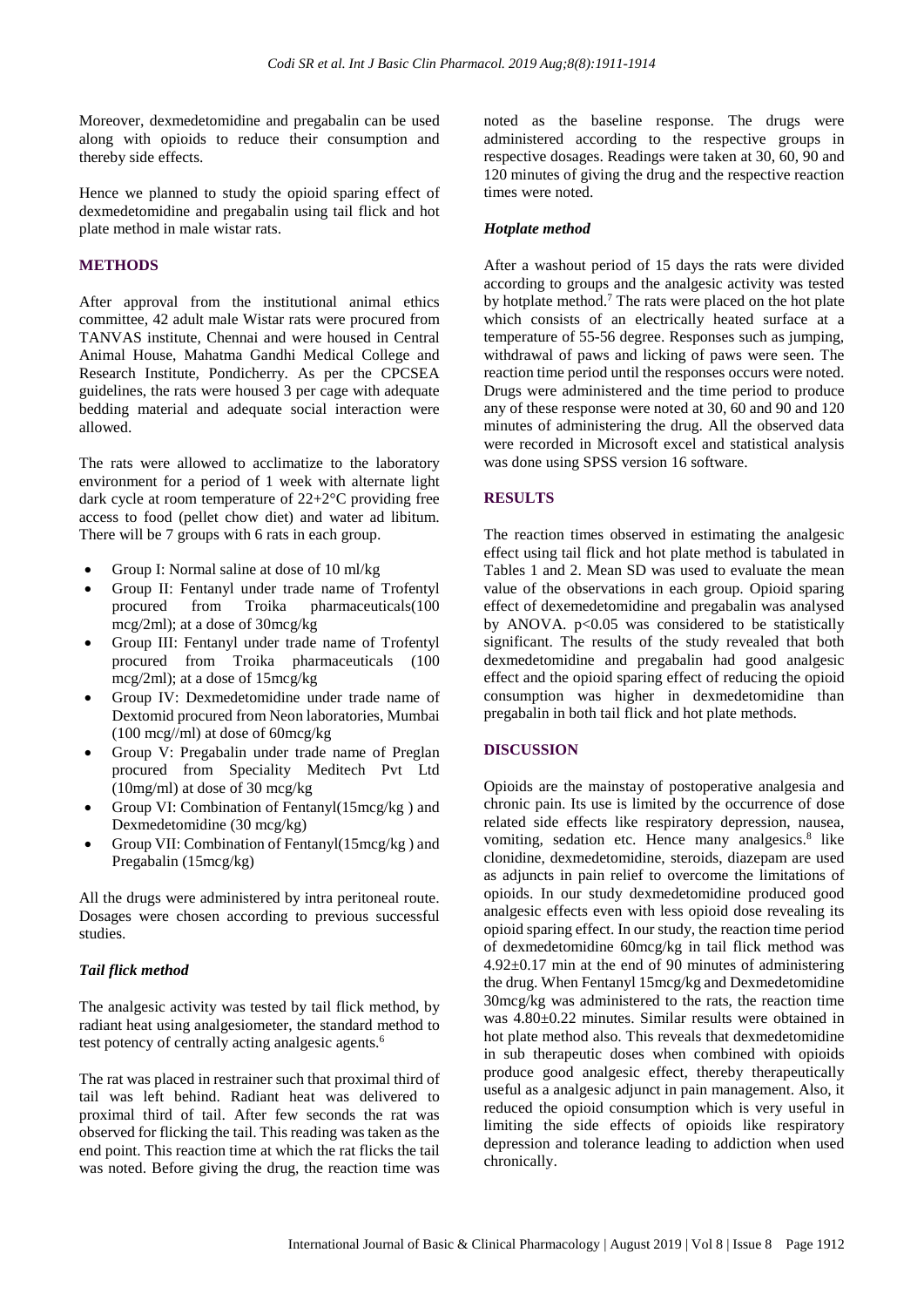|              |                                                     | <b>Reaction time in minutes observed</b> |                       |                       |                       |                                  |  |
|--------------|-----------------------------------------------------|------------------------------------------|-----------------------|-----------------------|-----------------------|----------------------------------|--|
| Groups       | Drug dosage                                         | <b>Before the</b><br>drug                | 30 mins<br>after drug | 60 mins<br>after drug | 90 mins<br>after drug | $120 \text{ mins}$<br>after drug |  |
|              | Normal saline                                       | $0.76 \pm 0.02$                          | $0.76 \pm 0.02$       | $0.78 \pm 0.01$       | $0.78 \pm 0.02$       | $0.77 \pm 0.29$                  |  |
| $\mathbf{I}$ | Fentanyl 30 mcg/kg                                  | $0.78 \pm 0.09$                          | $2.10\pm0.36$         | $3.02+0.40$           | $4.02+0.33$           | $4.01 \pm 0.22$                  |  |
| III          | Fentanyl 15 mcg/kg                                  | $0.80 \pm 0.02$                          | $2.90+0.25$           | $3.20 \pm 0.29$       | $4.94 + 0.23$         | $4.98 \pm 0.24$                  |  |
| IV           | Dexmedetomidine $60 \text{ mcg/kg}$                 | $0.82 \pm 0.01$                          | $3.06\pm0.18$         | $4.59 \pm 0.10$       | $4.92+0.17$           | $4.38 \pm 0.22$                  |  |
| V            | Pregabalin 30 mcg/kg                                | $0.74 \pm 0.03$                          | $0.74 \pm 0.08$       | $0.78 \pm 0.09$       | $1.92 \pm 0.86$       | $2.80 \pm 0.25$                  |  |
| VI           | Fentanyl 15 mcg/kg and<br>Dexmedetomidine 30 mcg/kg | $0.76 \pm 0.03$                          | $3.10+0.06$           | $4.80+0.22$           | $5.05 \pm 0.28$       | $4.89 \pm 0.25$                  |  |
| VII          | Fentanyl 15 mcg/kg with<br>Pregabalin 15 mcg/kg     | $0.84 \pm 0.03$                          | $1.08 \pm 0.18$       | $2.76 + 0.25$         | $3.22 \pm 0.98$       | $3.40 \pm 0.62$                  |  |

#### **Table 1: Reaction time observed in tail flick method.**

Comparison of groups 1,2,3,4,6: df=1,F=2.51, p=0.000.\*\*\* Comparison of groups1,2,3,5,7df=1,F=1.48,p=0.000\*\*

#### **Table 2: Reaction time observed in Hot plate Method.**

|               | Drug dosage                                                  | <b>Reaction time in minutes observed</b> |                       |                       |                       |                                  |  |  |
|---------------|--------------------------------------------------------------|------------------------------------------|-----------------------|-----------------------|-----------------------|----------------------------------|--|--|
| <b>Groups</b> |                                                              | <b>Before the</b><br>drug                | 30 mins<br>after drug | 60 mins<br>after drug | 90 mins<br>after drug | $120 \text{ mins}$<br>after drug |  |  |
|               | Normal saline                                                | $3.96 \pm 0.52$                          | $2.89 \pm 0.16$       | $3.92 \pm 0.30$       | $3.24 \pm 0.03$       | $3.22 \pm 0.14$                  |  |  |
| $\mathbf{I}$  | Fentanyl 30 mcg/kg                                           | $3.18 \pm 0.02$                          | $6.66 \pm 0.02$       | $6.92 \pm 0.03$       | $6.83 \pm 0.09$       | $6.10\pm0.02$                    |  |  |
| Ш             | Fentanyl 15 mcg/kg                                           | $3.32 \pm 0.08$                          | $6.68 \pm 0.07$       | $7.86 \pm 0.23$       | $8.24 \pm 0.30$       | $7.50+0.03$                      |  |  |
| IV            | Dexmedetomidine 60<br>mcg/kg                                 | $3.40+0.04$                              | $7.78 \pm 0.18$       | $8.18 \pm 0.26$       | $8.55 \pm 0.07$       | $8.11 \pm 0.23$                  |  |  |
| V             | Pregabalin $30 \text{~mcg/kg}$                               | $3.33 \pm 0.05$                          | $3.86 \pm 0.29$       | $3.66 \pm 0.27$       | $3.67 \pm 0.04$       | $3.40 \pm 0.14$                  |  |  |
| VI            | Fentanyl 15 mcg/kg<br>and Dexmedetomidine<br>and 30 $mcg/kg$ | $3.22+0.04$                              | $7.41 + 0.27$         | $8.22 + 0.23$         | $8.66 \pm 0.30$       | $8.19 \pm 0.30$                  |  |  |
| VШ            | Fentanyl 15 mcg/kg<br>with Pregabalin 15<br>mcg/kg           | $3.20 \pm 0.60$                          | $6.19 \pm 0.22$       | $6.72+0.10$           | $6.15 \pm 0.70$       | $5.85 \pm 0.09$                  |  |  |

Comparison of groups 1,2,3,4,6: df=1,F=8.07, p=0.000\*\*\*. Comparison of groups 1,2,3,5,7: df = 1,F=863.678,p=0.000\*\*

Similar study by Mumin unal et al. who evaluated the synergistic potentiation effect of ineffective doses of dexmedetomidine on antinociception induced by morphine and fentanyl in acute pain model in rats reported that the analgesic effect of dexmedetomidine with morphine and dexmedetomidine with fentanyl, was significantly higher at 15, 30, 60 and 90 minutes after administration of the drug than either drug alone.<sup>9</sup>

This effect, thereby the opioid sparing effect of dexmedetomidine is attributed to  $\alpha$ 2 adrenegic agonistic action of dexmedetomidine on the presynaptic receptors thereby inhibiting the release of substance P. These receptors are abundant at the locus cereleus thereby responsible for the analgesic effect. The inhibition of substance P would be the the probable reason supporting the reduction of opioid requirements by  $d$ exmedetomidine. $^{\rm 10}$ 

Neusa Maria et al, performed a study on the opioid consumption in total intravenous anesthesia(TIVA) in patients undergoing gynecologic video laparoscopic

surgery and reported that dexmedetomidine is a very efficient drug in TIVA and opioid consumption is reduced. Moreover, in our study the reaction time period of Pregabalin 15mcg/kg with Fentanyl 15mcg/kg in tail flick method was 3.22±0.98 min at the end of 90 minutes of administering the drug. Similar results were obtained in hot plate method also. Unlike dexmedetomidine, this result was higher than pregabalin alone but not with standard drug fentanyl alone which reveals the weak analgesic effect and can be used as a potential analgesic adjunct in chronic pain, post-operative pain etc. <sup>11</sup>

Clendensen et al, performed a study on 50 patients undergoing rotator cuff repair and pregabalin 50 mg was prescribed orally twice a day. He observed that the mean opioid consumption was reduced when combined with pregabalin and he reported pregabalin to be a very useful adjunct in pain management.<sup>12</sup> This opioid sparing effect of pregabalin is probably due the reduction in the release of substance P by tight binding to the  $\alpha$ 2 subunit of calcium channels.<sup>13</sup> The credentials of this study will be validated only when performed in humans which is the major